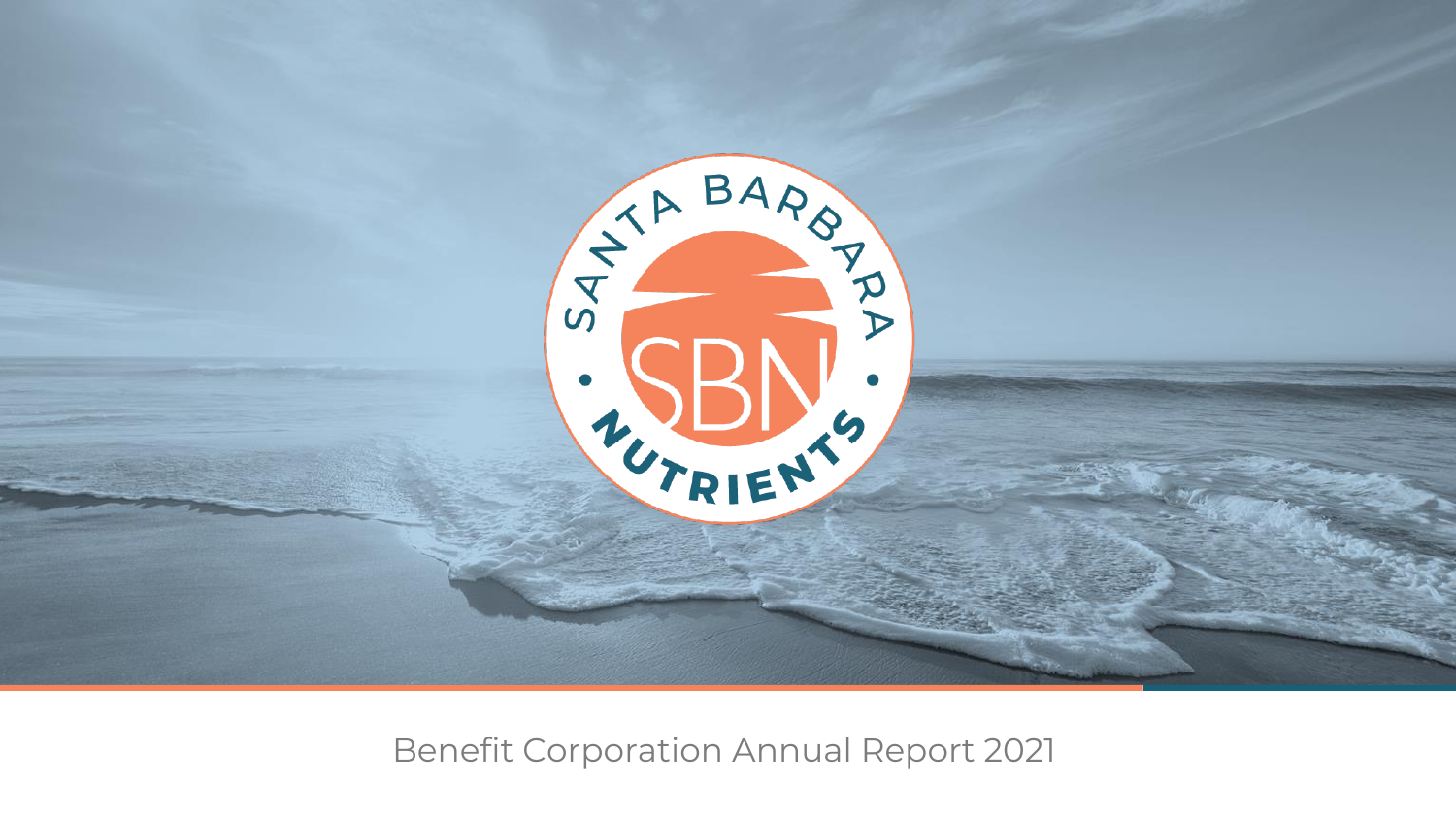I am proud to share our first annual Public Benefit Report. When Santa Barbara Nutrients was incorporated, we chose to be a Public Benefit Corporation (PBC) and use the company to benefit society. Unlike standard corporations, a PBC not only acts in the fiduciary best interests of the corporation, but also considers its effect on broader interests, including the environment, employees, societal interests and the world at large. Making a positive impact in the world is extremely important to every team member at Santa Barbara Nutrients.

When incorporating Santa Barbara Nutrients, we saw the opportunity to bring hope to people suffering from incurable disease with science-backed products. Chronic kidney disease affects 10% of Americans and people worldwide, and many renal diseases, such as polycystic kidney disease, have no cure and few options for patients. Becoming a PBC aligned perfectly with our company purpose.

Personally, I think that EVERY company that is in the business of providing products to support human health and combat disease SHOULD be a PBC. Most are not. Why not? Ask them.

We are sharing this report as part of our commitment to transparency.

Thank you,

**Dr. Thomas Weimbs** 

## **Message from the President**



**Thomas Weimbs, PhD Founder & President**

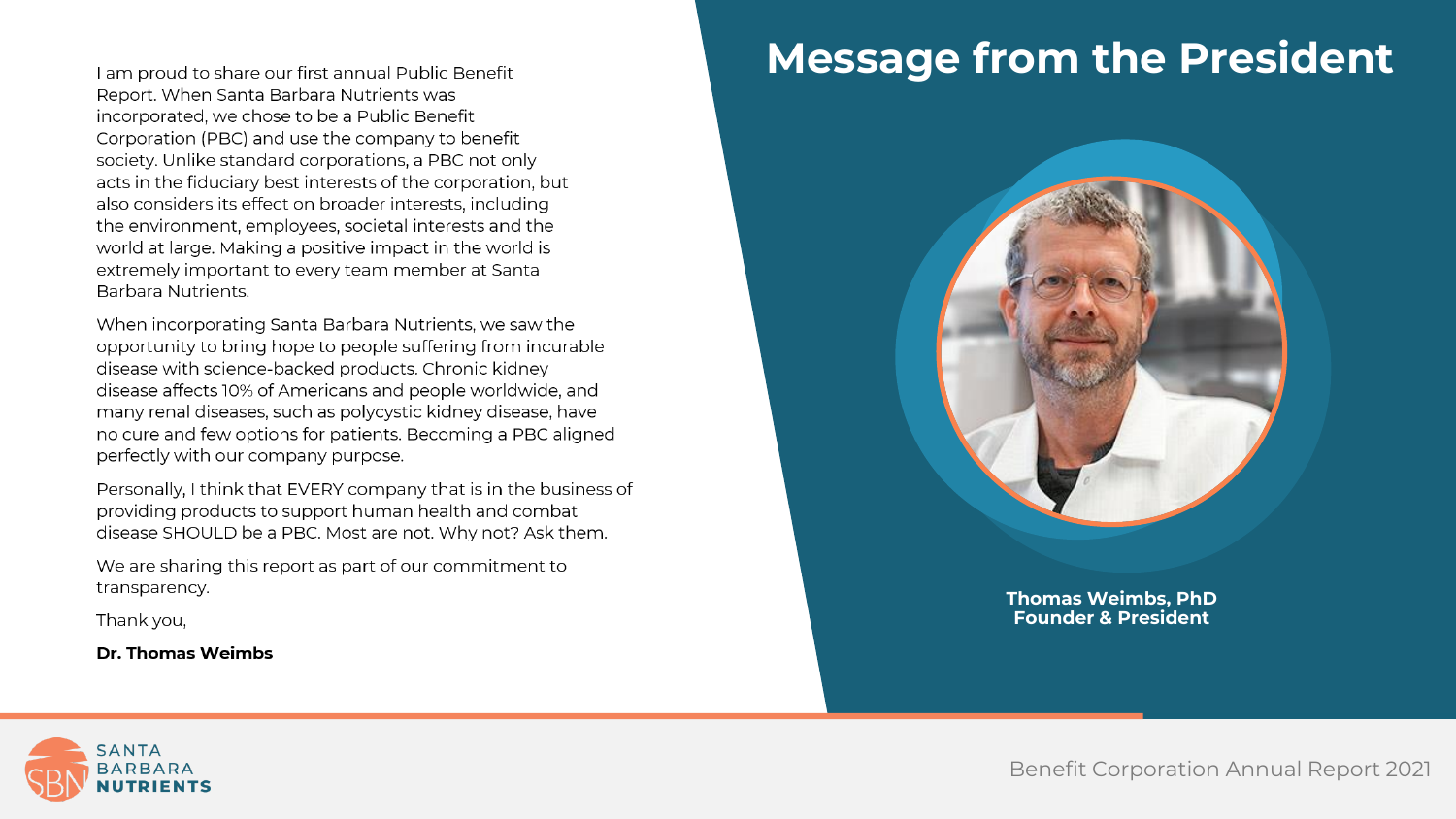## **About us**

Santa Barbara Nutrients (SBN) is a Benefit Corporation headquartered in Santa Barbara, California. Our focus is on developing sciencebacked, kidney-safe products for polycystic kidney disease (PKD) using patented and patent-pending technology established at the University of California, Santa Barbara.

Santa Barbara Nutrients was founded by experienced kidney researchers and many industry professionals including team members affected by kidney disease who bring in a unique perspective.

#### **Who we are**

We are a team of kidney researchers, kidney patients, nutrition experts, and other highly motivated individuals committed to the research and development of products to help maintain human health and address significant medical needs.

This is why our leadership team includes individuals who have experience with research, nutrition, healthcare, law, product development, operations, customer service, and more. Our different backgrounds come together to form a united and comprehensive team to better support kidney health around the world.

## **What we do**

We conduct research and want to make benefits from cutting-edge science accessible to patients and anyone concerned about kidney health. We strive to do this through education and dietary programs, developing high quality, science-backed products, and advocating for kidney disease patients by working together with our community to raise awareness about kidney health. Our first product to launch is a medical food for the dietary management of individuals with PKD.

#### **Purpose**

Santa Barbara Nutrients is more than a business. It's a team effort to advocate for patients with kidney disease, which is personal to many on our team.

We are committed to:



Supporting kidney health through innovation, research and development



Working together with our community to raise awareness about PKD and kidney health



Creating useful products that improve the health and well-being of people affected by or at risk for kidney disease



Empowering people to advocate for their health and raise awareness for those living with kidney disease

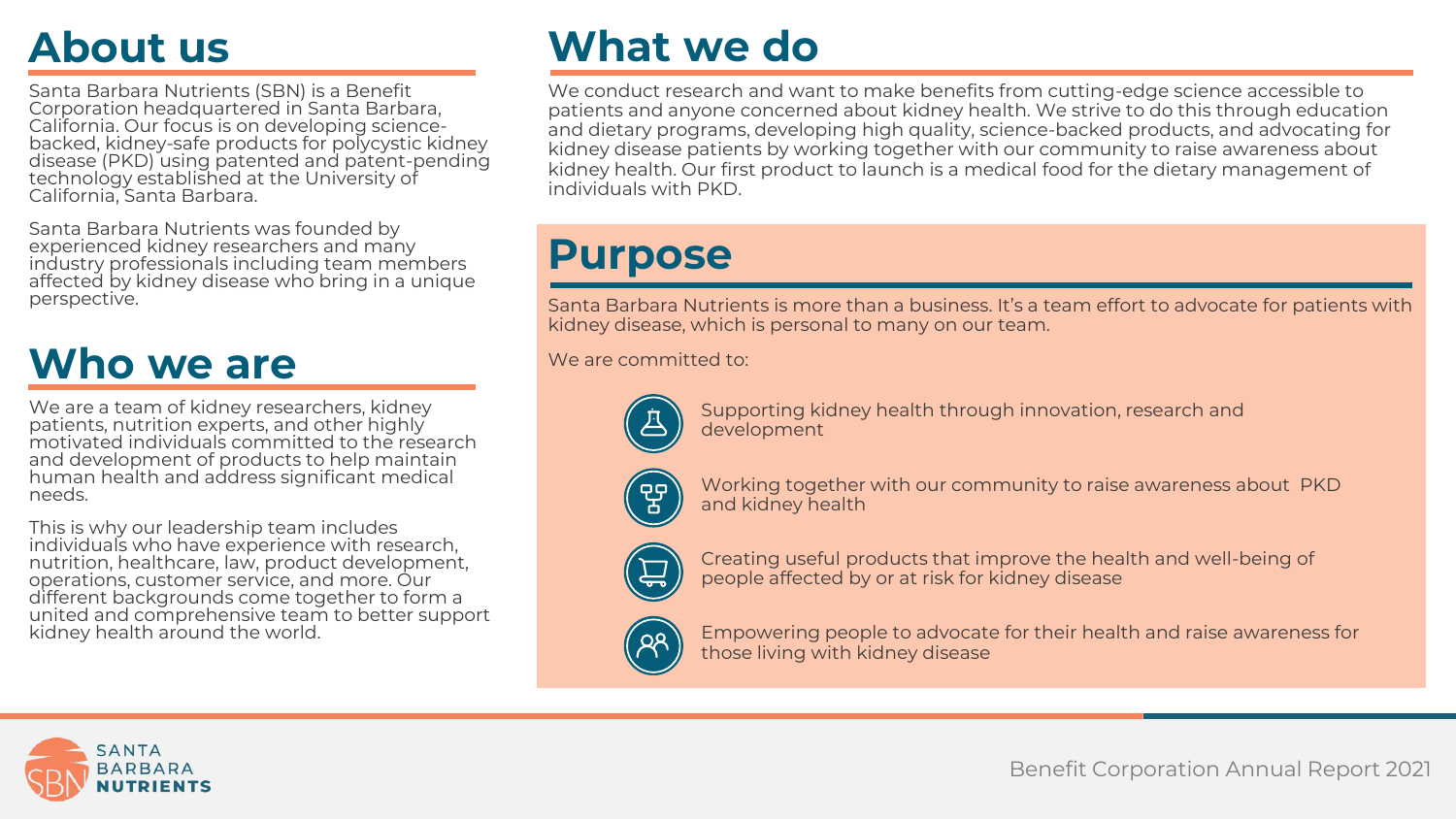# **Polycystic Kidney Disease**

Polycystic kidney disease (PKD) is a genetically inherited form of chronic kidney disease (CKD). The most common form of PKD is "autosomal-dominant polycystic kidney disease" (ADPKD). ADPKD affects over 600,000 people in the US alone and often runs in families.

The hallmark feature of ADPKD is the progressive growth of cysts in both kidneys that leads to organ enlargement, fibrosis and increasing impairment of kidney function. Approximately half of people with ADPKD progress to renal failure, typically in their 50s and 60s. Once the kidneys fail, dialysis or kidney transplantation are required. There is no cure.

ADPKD is characterized by metabolic defects, renal cyst growth, progressive chronic kidney disease and other serious complications. Individuals with ADPKD may benefit from nutritional management with the goal to address these metabolic abnormalities caused by the disease.

We focus on education for patients, practitioners, and other researchers while empowering people to advocate for their health and raise awareness for those living with PKD and kidney disease.

### **KetoCitra™**

The first-of-its-kind product, named KetoCitra<sup>TM</sup>, is based on breakthrough research by University of California, Santa Barbara professor Dr. Thomas Weimbs, a recognized leader in the Polycystic Kidney Disease (PKD) research field, and Dr. Jacob Torres, Head Researcher at SBN.

KetoCitra is a medical food for the daily dietary management of individuals with mild to moderate stages (CKD stages 1-3) of autosomal-dominant polycystic kidney disease (ADPKD) and is intended to be used under medical supervision. KetoCitra is a ready-to-mix drink powder to be dissolved in water and produces a specially formulated solution containing an ionic mixture of D,Lbeta-hydroxybutyrate (BHB), citrate, and inorganic electrolytes (potassium, calcium, magnesium).

**Click the KetoCitra bottle to learn more about the only non-prescription product specifically developed for PKD.**



### **Polycystic Kidney Disease…**

**is one of the most common, life-threatening genetic diseases**

**affects 13 million people worldwide and is one of the leading causes of kidney failure**

**occurs equally in women and men, and affects all ethnicities worldwide**

**causes fluid filled sacs varying in size called cysts to grow inside of the kidneys**